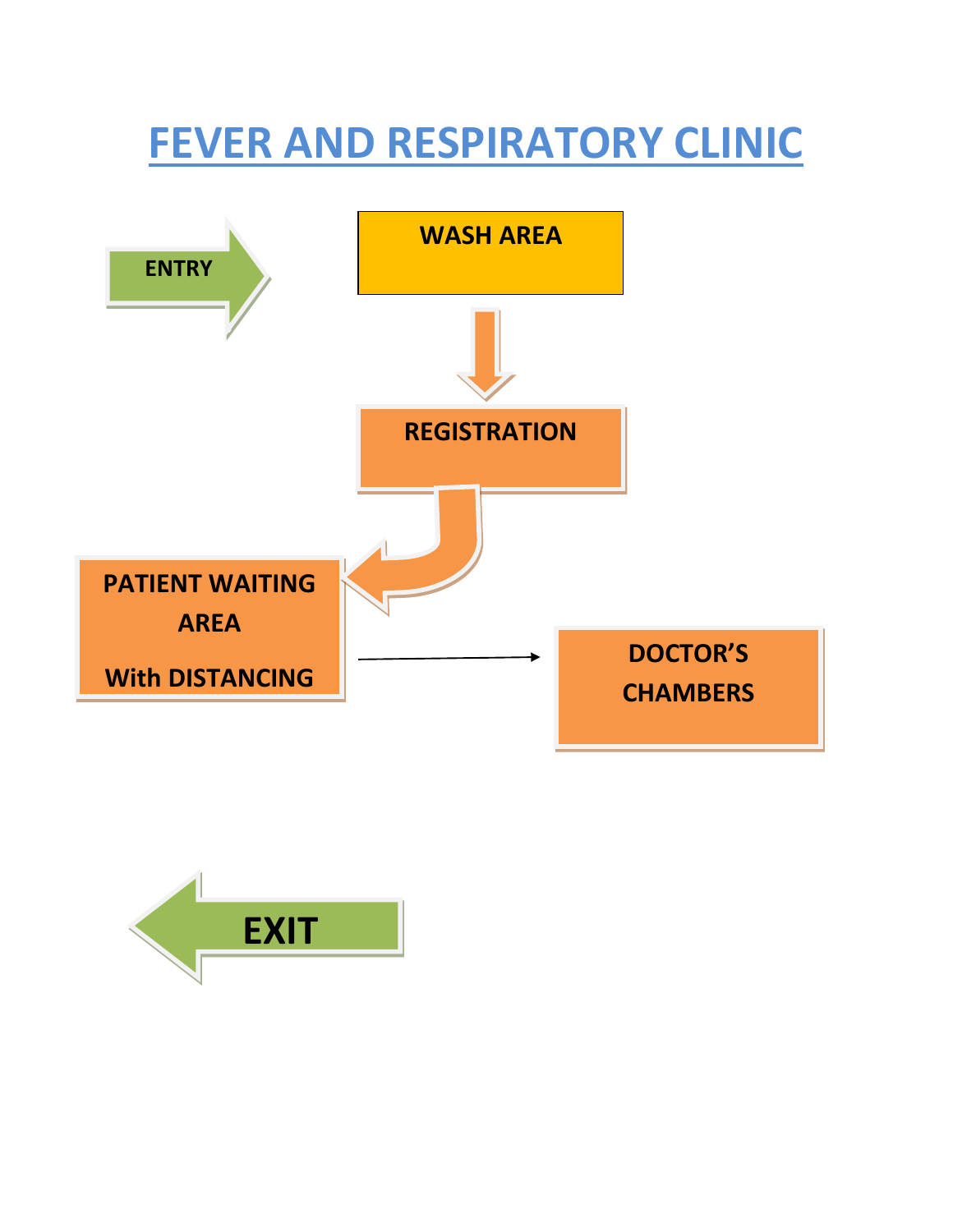### **FEVER RESPIRATORY CLINIC AT COMMUNITY LEVEL**

FOR EVERY 10,000 POPULATION IN THE DISTRICTS WITH HIGH POSITIVE CASES

ONE RESPIRATORY SHOULD BE OPENED

### **REQUIREMENTS**

WELL VENTILATED SPACIES ROOM

SHOULD BE SELECTED FOR CONDUCT THE RESPIRATORY CLINIC

WASH AREA

REGISTRATION AREA

DOCTORS CHAMBERS

WASH AREA

ALL THE PATIENTS WHO ARE COMING TO THE FEVER CLINIC SHOULD BE TO WASH THEIR HAND AND FEET WITH SOAP AND WATER.

#### **POSTER HAND WASH**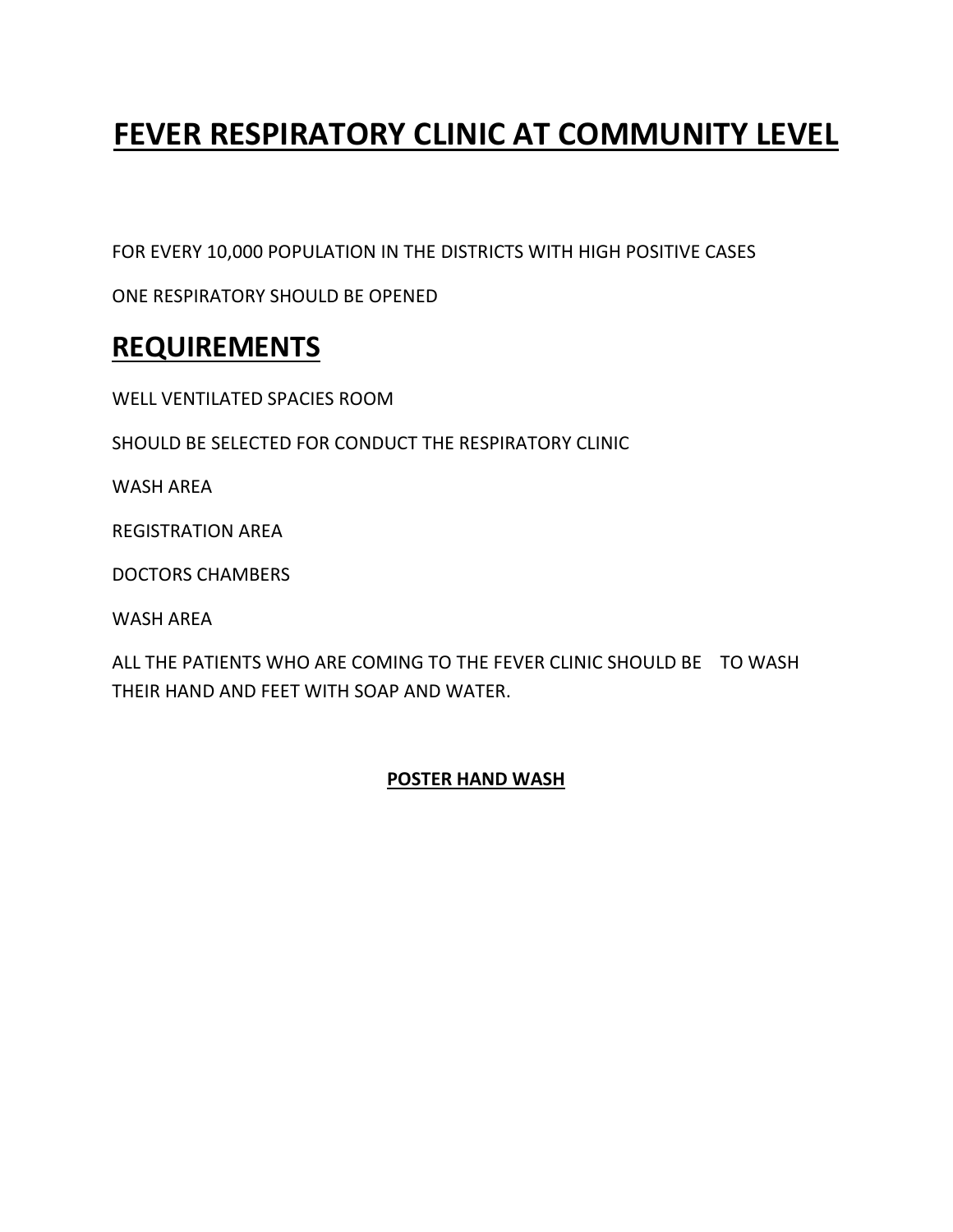## **REGISTRATION AREA**

NO ATTENDERS WILL BE ALLOWS IF THE PATIENTS STABLE

3 PLY MASK WILL BE PROVIDED AS SOON AS THE PATIENT ENTERS THE REGISTRATION ROOM

DETAILS OF THE PATIENT WILL BE COLLECTED AS PER THE FORM 1

PHYSICAL DISTANCING SHOULD BE MAINTAINED 4 FEET FROM PATIENT TO PATIENT AND PATIENT TO BE REGISTERED IN THE HALL

SANITIZER WILL BE DONE FOR EACH PATIENT

VITALS WILL BE CHECKED BY HCW, WILL BE WEARING THE PPE KIT

TEMPERATURE BY THERMO SCANNER

PR: ,SPO2: %, RR: -BY PULSE OXIMETER , IMMEDIATELY AFTER CLEANING THE HAND WITH HAND SANITIZER

# **WAITING AREA**

STOOL WITHOUT ARMS

3 FEET DISTANCE FOR EACH PATIENTS

NOT MORE THAN 10 PATIENTS IN A WELL VENTILATED ROOM AT A TIME